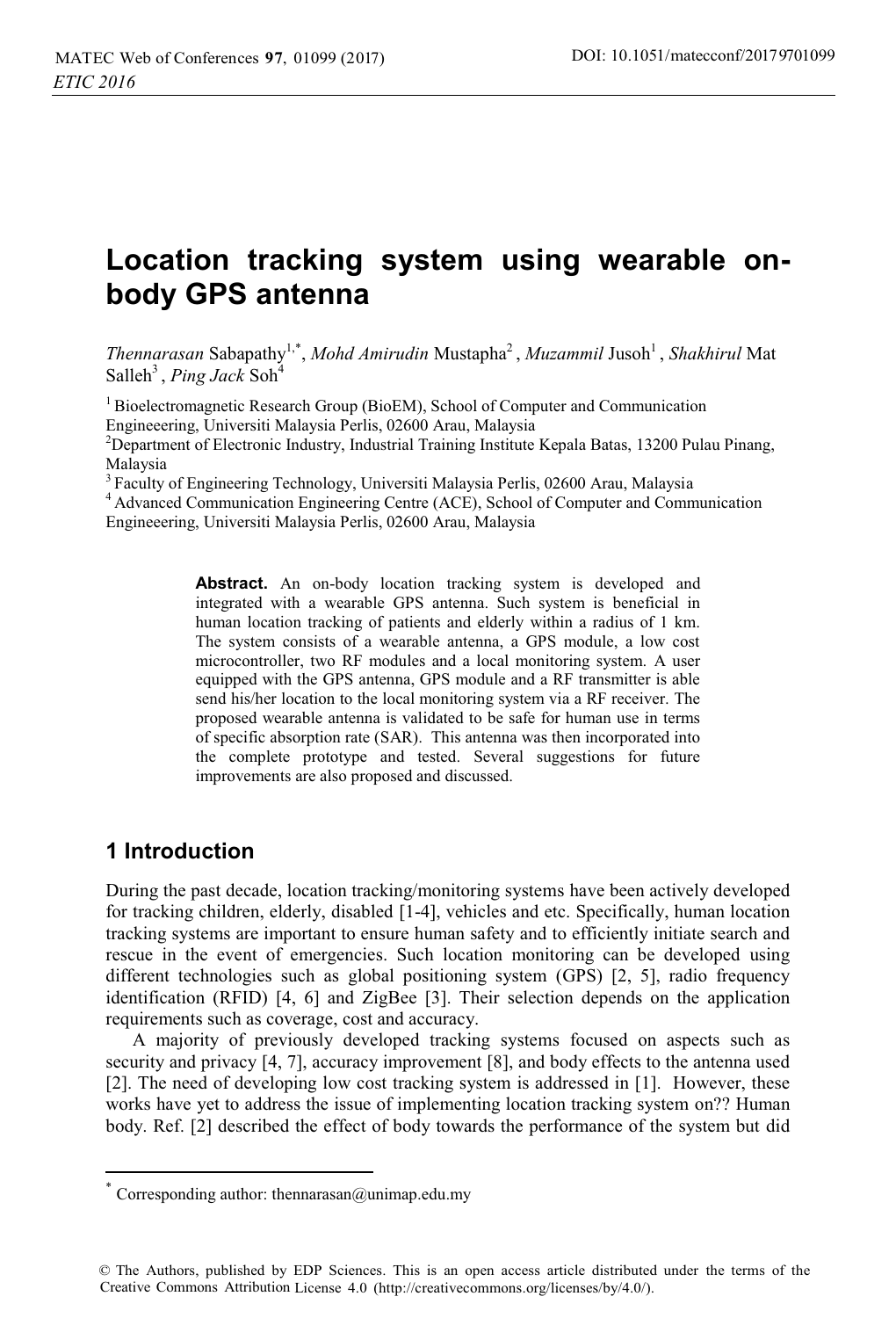not discuss the effect of the system towards the human body. Apart from that, none of the aforementioned works adopted the use of wearable antennas, despite their attractive features and suitable properties for on-body application [9].

In this work, the issue of implementing a body-wearable antenna onto a low cost location tracking system is addressed. The wearable antenna is first designed for operation before being studied in terms of specific absorption rate (SAR) level to ensure safety for operation on body. . The rest of this paper discusses the system description and results obtained through simulations and measurements.

# **2 System overview**

The overall location tracking system consists of a wearable, circularly-polarized GPS antenna, a microcontroller, GPS module and RF module to enable its functionality.

#### **2.1 Antenna design**



**Fig. 1.** Structure of the proposed wearable CP Antenna (a) top view of the antenna (dimensions in mm) (b) Bottom view of the antenna (dimensions in mm) (c) Fabricated antenna during on-body measurements.

As presented in [9], it is demonstrated that the existence of the full ground plane on the reverse side of the patch antenna is expected to minimize the effect of the body, resulting in very low SAR levels. Based on this, the selected circularly polarized (CP) antenna topology for this system adopts a full ground plane. It is based on a square shaped topology with corner truncations, as illustrated in Fig. 1. It operates at 1.575 GHz with a right-handed circular polarization (RHCP). Textile materials are used for the fabrication of the antenna. The substrate used is Felt with a thickness of 1.5 mm and a dielectric constant of 1.22. Similar to the work in [10], the conductive textile known as SheildIt super is used to form its patch and ground plane.

#### **2.2 System design**

The developed antenna was then incorporated with a GPS module and Arduino Mega microcontroller. The microcontroller is programmed to capture the GPS data and send it to the local monitoring system through RF modules which operate at 2.4 GHz band. The graphical user interface (GUI) for the monitoring system is developed using Visual Basic software. The overall system is illustrated in Fig. 2.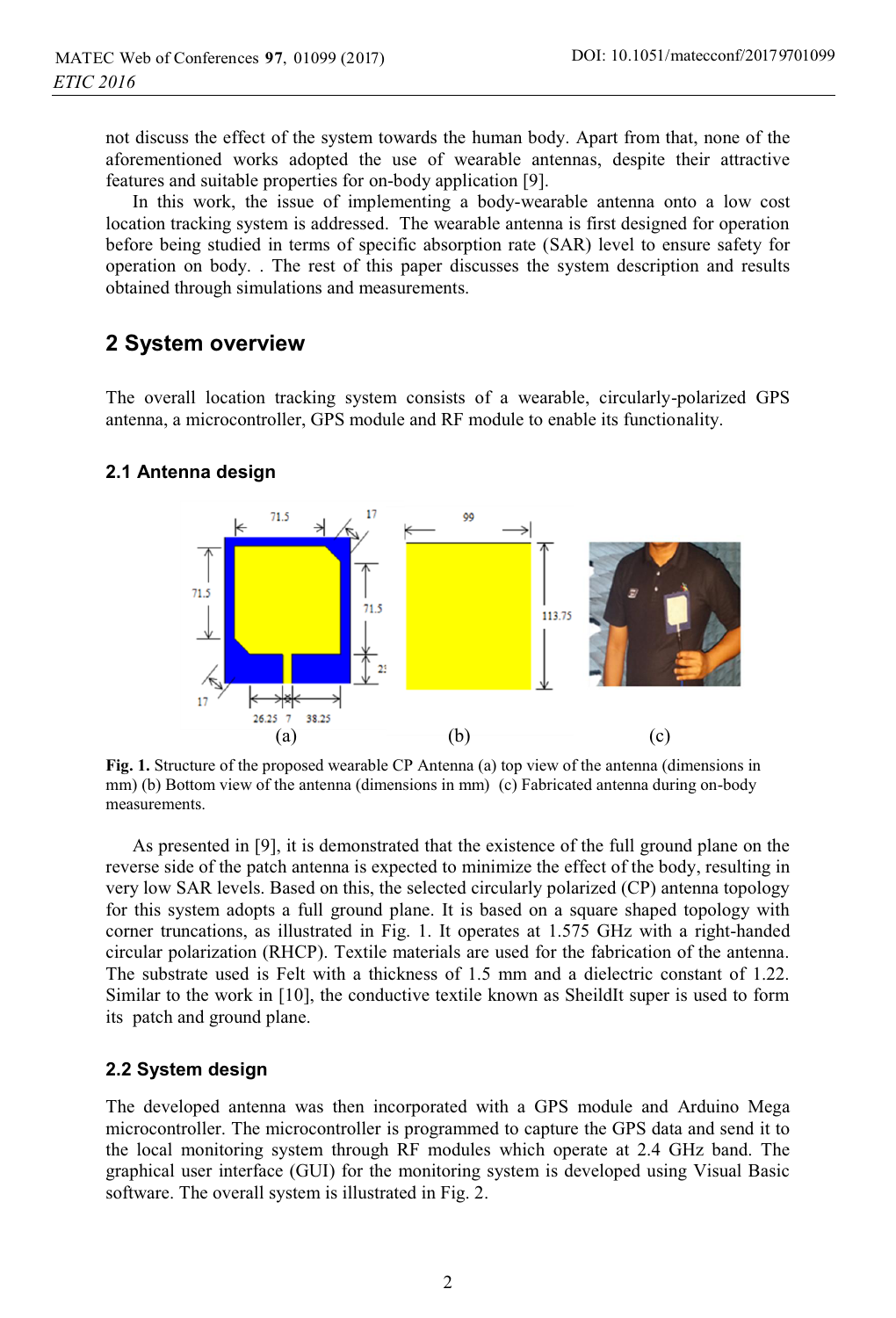

**Fig. 2.** Location tracking system using wearable CP antenna

### **3 Results**

#### **3.1 Antenna performance**



**Fig. 3.** Results of the antenna. (a) Reflection coefficient. (b) Axial ratio. (c) Radiation pattern (d) SAR analysis

All evaluated antenna parameters are satisfactory, as shown in Fig. 3.. Measured 10 dB impedance bandwidth indicated operation from 1.538 GHz to 1.622 GHz, while its 3 dB axial ratio from 1.568 GHz to 1.577 GHz. The antenna gain is approximately 3 dBi with a unidirectional radiation pattern. The SAR analysis conducted in proximity of a HUGO human body model resulted in values of 1.478 W/kg for averaged over a 1g of tissue, and 0.356 W/kg for 10g tissue-mass averaging.. Both values do not exceed the limit regulated by the ICNIRP guidelines [9].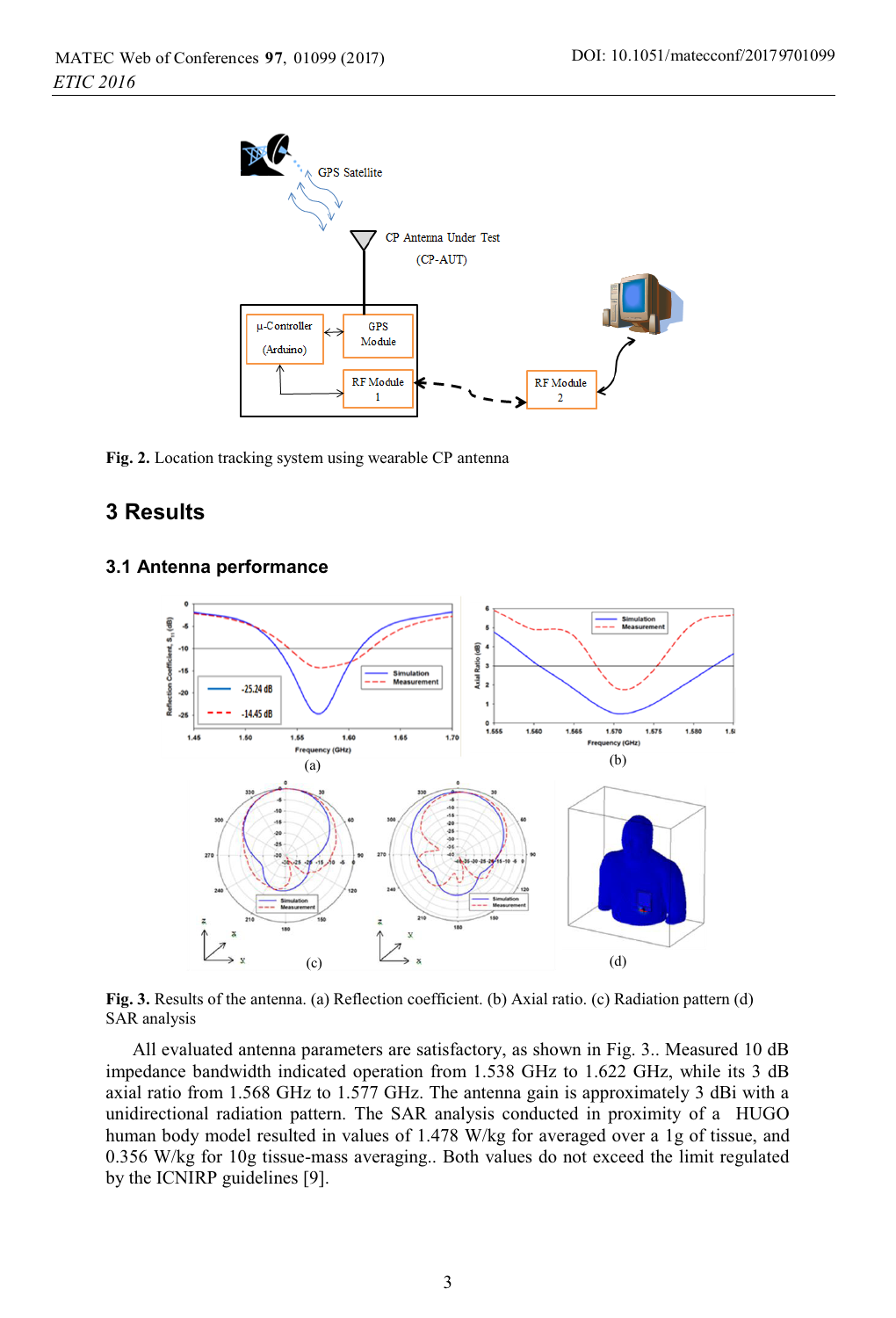#### **3.2 GPS data processing and transmission**

In this section, the developed system is tested to validate its practical usability. The designed antenna was capable in receiving the GPS signal. Meanwhile, the developed processing architecture was able to process the data and send it to the local monitoring system/data centre as depicted in Fig. 4.





The outdoor measurement is conducted in a free space environment. Fig. 4 shows the location tracking system in two parts, firstly, the microcontroller module and secondly, the interface module located in the data centre. Each module has its own functionality. The microcontroller module is attached to the on-body GPS antenna and GPS module to receive Global Positioning System Fixed Data (GGA) and GNSS Satellites in View (GSV) values from available GPS satellites.). Sample of such received data is shown below:

- : \$GPGSV,3,1,11,10,63,137,17,07,61,098,15,05,59,290,20,08,54,157,30\*70
- : \$GPGSV,3,2,11,02,39,223,19,13,28,070,17,26,23,252,,04,14,186,14\*79
- : \$GPGSV,3,3,11,29,09,301,24,16,09,020,,36,,,\*76



**Fig. 5.** Power level (dBHz) vs distance (meter).

The received power level is then extracted from the data and is illustrated in Fig. 5. It indicates the power level versus distance between the microcontroller on the human body and data centre. It can be observed that from distance 100 meter to 900 meter, the power